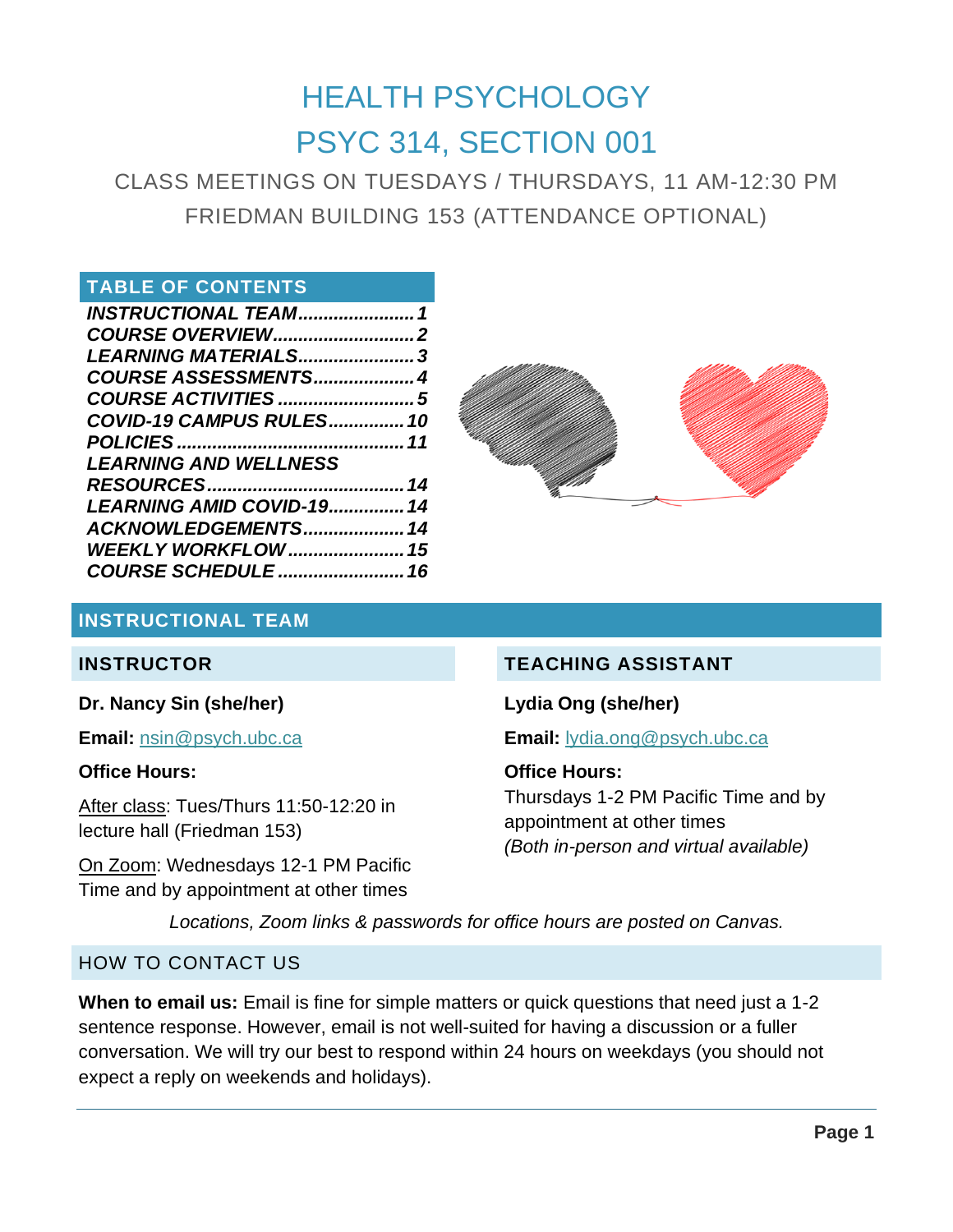**If you have a personal question or concern** that would require a conversation, please drop into office hours or send us an email to set up an appointment.

**Questions about course material:** Please bring your questions to class sessions, ask us in our virtual office hours, or email us to arrange an appointment.

**Technical & logistical issues:** If you have technical issues, questions about logistics (e.g., how to submit an assignment), or need clarification about assignments, please check the Discussion Board. If the answer is not already there, please post your question. You'll likely get a response quickly from your classmates, and your question will help others who might have the same issue. We will monitor the Discussion Board regularly and will respond ASAP.

**Drop-in office hours:** When you enter virtual office hours, you'll first be directed to a waiting room. We will limit our meetings to 15 minutes per student if there are other students waiting. If you think you'll need more than 15 minutes, please email us to set up an individual appointment.

# <span id="page-1-0"></span>**COURSE OVERVIEW**

# COURSE DESCRIPTION

- *Why do people differ in their perceptions of threat about COVID-19?*
- *What factors determine whether someone is more likely to engage in recommended health behaviours, from physical distancing during a pandemic to long-term routines like physical activity and sleep?*
- *How does early life adversity influence physical health and disease in adulthood?*
- *Why do some people seem to age faster than others?*
- *How do our social environments contribute to health?*

These are just several examples of the topics that we will dive into this term.

Health psychology is the study of how biological, psychological, and social factors contribute to health and disease. This course will introduce you to major topics in health psychology, including: research methods, health behaviours, stress and coping, social support, patientprovider relationships, pain, adjustment to chronic diseases, aging, and death and dying.

# COURSE OBJECTIVES

The activities in this course have been carefully designed to achieve several overarching objectives. Specifically, you should be able to do the following by the end of this course:

*1. Describe the roles of psychological, social, and biological factors in health and well***being.** The connections between mental and physical health will be important throughout your life. Regardless of whether you intend to pursue a career in psychology, medicine, or allied health fields, the information in this course could guide your understanding of your own (as well as other people's) thoughts, feelings, and behaviours related to health.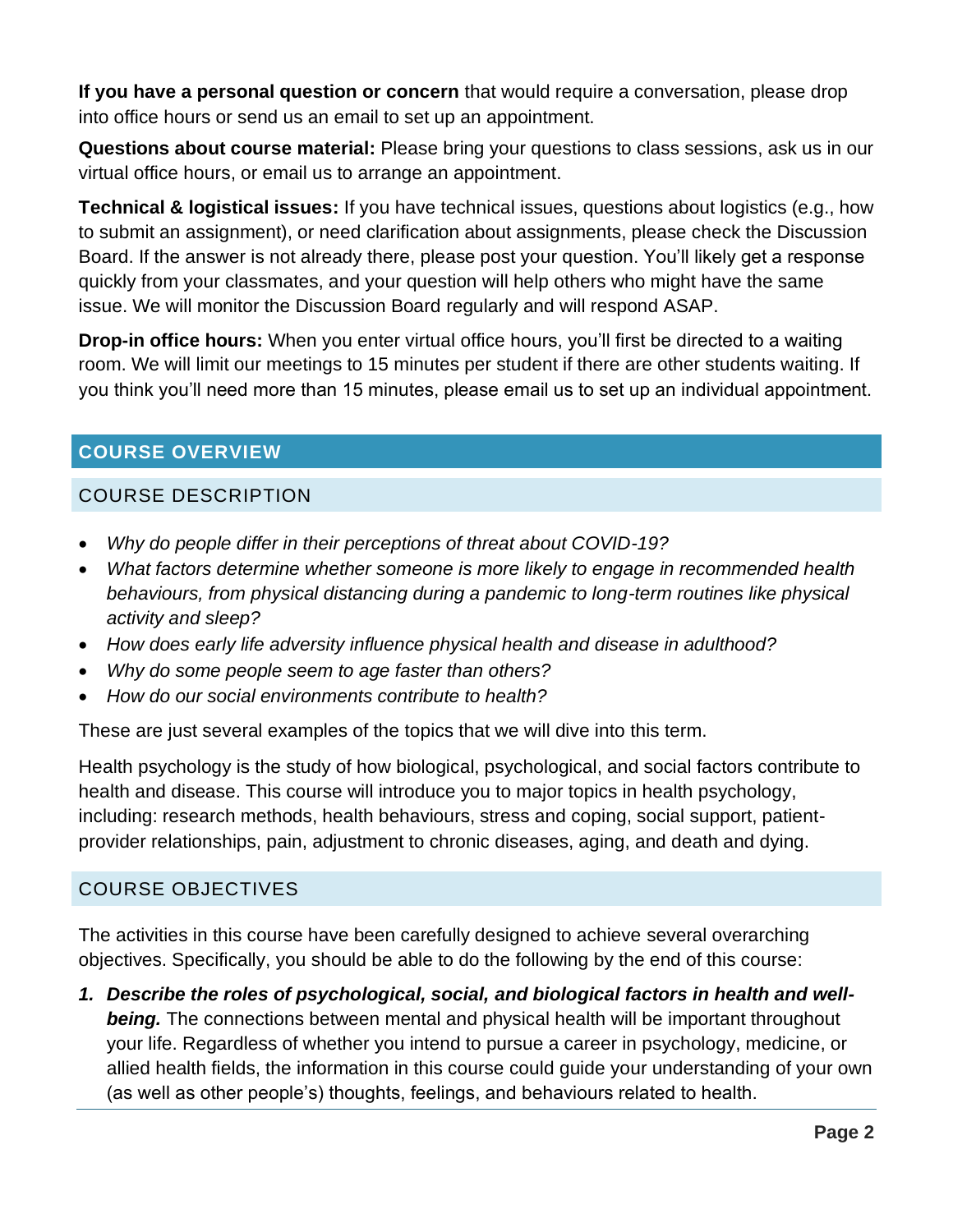- *2. Critically evaluate research findings, media coverage, and public discourse of health topics, using scientific methods from health psychology.* We are bombarded with information and opinions about health-related topics every day, and this has intensified during the pandemic. How do you make sense of this information? What decisions will you make using this information? You will learn about research methods in psychology and will hone critical thinking skills using the tools from this field.
- *3. Apply concepts, methods, and research findings from health psychology toward understanding and addressing current, real-world problems.* The material that you will learn in this class is not static. Knowledge in health psychology is constantly being built upon, adapted, and applied to tackle major issues in society. Thus, a primary goal in this class is to connect the course material to real life.

# COURSE STRUCTURE

This course involves both asynchronous activities (independent learning) and synchronous components (class meetings). You are expected to independently watch pre-recorded lecture videos and study the assigned readings. Class meetings involve discussions, group activities, and conversations with guest speakers. (Note: Attendance is not required in-person, and some portions of class meetings will be recorded and posted.) Assignments are designed to help you apply the course



material to real life. Discussion boards are used to further foster an interactive learning environment. Evaluation is based on performance on quizzes, assignments, and active engagement with fellow students and/or with instructional staff.

# <span id="page-2-0"></span>**LEARNING MATERIALS**

### TEXTBOOK (REQUIRED)



Title: *Health Psychology: Biopsychosocial Interactions, 2nd Canadian Edition*

Authors: Edward P. Sarafino, Timothy W. Smith, David B. King, Anita **DeLongis** 

#### **Where to get the book**

You can [rent the e-book from the publisher's website](https://www.wiley.com/en-ca/Health+Psychology%3A+Biopsychosocial+Interactions%2C+2nd+Canadian+Edition-p-9781119506881) for \$33 for 120 days. This is the most cost-effective option and will last you through the end of December. The e-book is accessed via the VitalSource platform.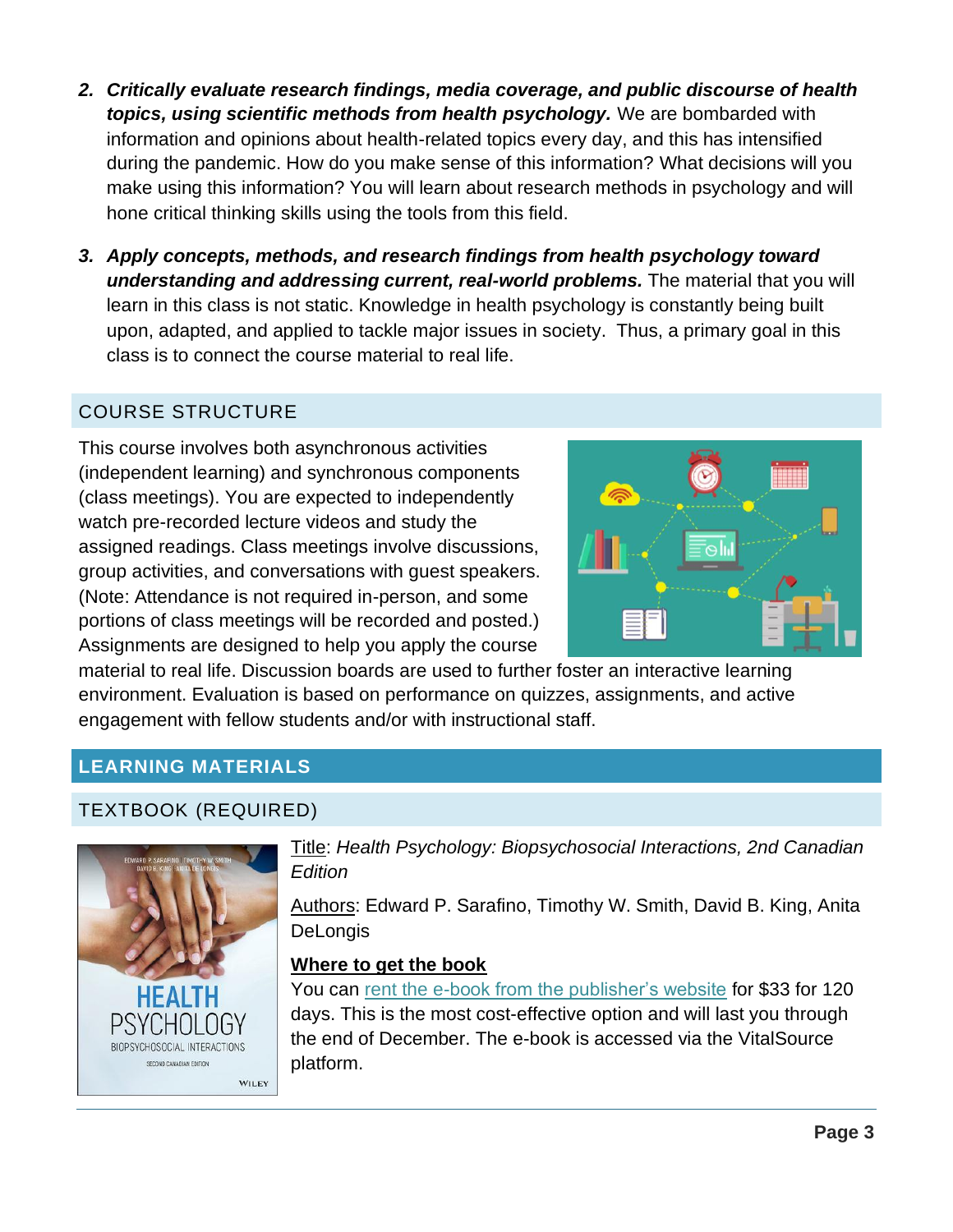The [UBC bookstore](https://shop.bookstore.ubc.ca/courselistbuilder.aspx) has options for purchasing (not renting) the e-book or hard copy. The print book is also available for purchase on [Amazon.ca.](https://www.amazon.ca/gp/product/1119506948/ref=ppx_yo_dt_b_asin_title_o00_s00?ie=UTF8&psc=1)

### **Delayed in getting the book? Not sure yet if you will stay or drop the class?**

The first chapter and table of contents are also available on the publisher website: [https://www.wiley.com/en](https://www.wiley.com/en-ca/Health+Psychology%3A+Biopsychosocial+Interactions%2C+2nd+Canadian+Edition-p-9781119506942)[ca/Health+Psychology%3A+Biopsychosocial+Interactions%2C+2nd+Canadian+Edition-p-9781119506942](https://www.wiley.com/en-ca/Health+Psychology%3A+Biopsychosocial+Interactions%2C+2nd+Canadian+Edition-p-9781119506942)

I have submitted a request to the UBC Library Course Reserve to put copies on reserve: <https://courses.library.ubc.ca/c.hrCNcZ>

**Note:** This is the 2<sup>nd</sup> edition of the Canadian textbook. I do not recommend that you use the old or other editions (e.g., American or International version). Please ask me or the TA if you have any questions or if you have difficulty accessing the textbook.

### CANVAS

Please check the [Canvas](https://canvas.ubc.ca/) course website regularly to access:

- Announcements (check your settings to make sure you get notifications)
- Pre-recorded video lectures
- Lecture slides
- Other videos, links to outside websites, etc.
- Assignments
- Quizzes

### <span id="page-3-0"></span>**COURSE ASSESSMENTS**

Compared to past years, I have redesigned PSYC 314 to place less emphasis on any one test. Now, the course grade will be distributed across different avenues of assessment, and active participation is built into the course assessments.

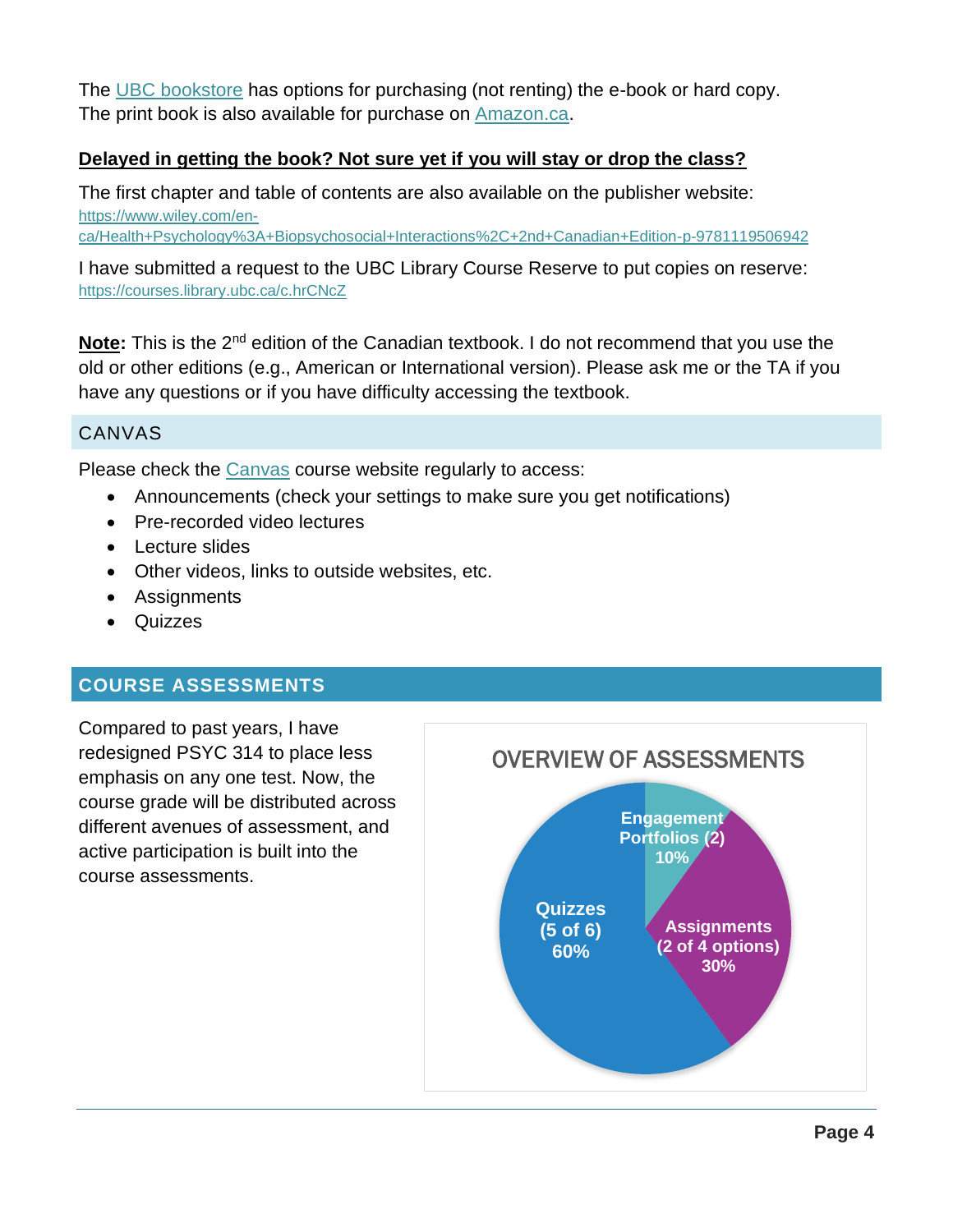# <span id="page-4-0"></span>**COURSE ACTIVITIES**

# *PRE-RECORDED VIDEO LECTURES*

I will post short video lectures & PDFs of lecture slides on Canvas each week (under the "Modules" section), **typically on Fridays.**



The videos may have quiz questions embedded. These quiz questions will not be graded. They are meant to keep you engaged and to strengthen your understanding of the course material.

The modules may also include links to other pre-recorded content (e.g., YouTube videos).

# *CLASS MEETINGS (ATTENDANCE NOT REQUIRED)*

In the first 2 weeks of the term, classes will be held virtually on Zoom due to instructor illness.

# *Starting in Week 3 (Sept 21), students can attend class on Tuesdays \*OR\* Thursdays 11 AM – 11:50 AM in Friedman 153. After the 50-minute class meeting, I will stay in the classroom for office hours.*

**How this works:** You will be randomly assigned to attend class on Tuesday or Thursday. You can email the TA to switch your assigned day to best fit your preferences. Thus, instead of up to 150 students in the lecture hall, there will be up to 75 students on each day. The smaller class size will be more beneficial for engaging in interactive group activities and discussion.

**Attendance:** You are not required to attend class in-person. I encourage you to attend only if you feel comfortable and will commit to following the campus safety rules, including daily selfassessment for COVID-19 symptoms and wearing a mask in class.

**What to expect:** Before coming to class, please watch the video lectures (typically posted on the previous Friday) and read the assigned chapter in the textbook. During the class meetings, we will engage in interactive activities and discussions that are meant to facilitate your understanding of the course material. The class meetings will be a good opportunity to find collaborators to work with on the assignments.

**If you cannot attend class** (due to health concerns, illness, personal circumstances, etc.): You can still interact with other students by finding study buddies or group partners on the Canvas Discussion Boards. Last year, PSYC 314 students created groups on Discord, Slack, Facebook, etc. You can meet with me and the TA during virtual office hours.

**Recordings:** I *may* record some portions of the class meetings during times I am speaking (for example, when clarifying course concepts or explaining guidelines for an assignment). These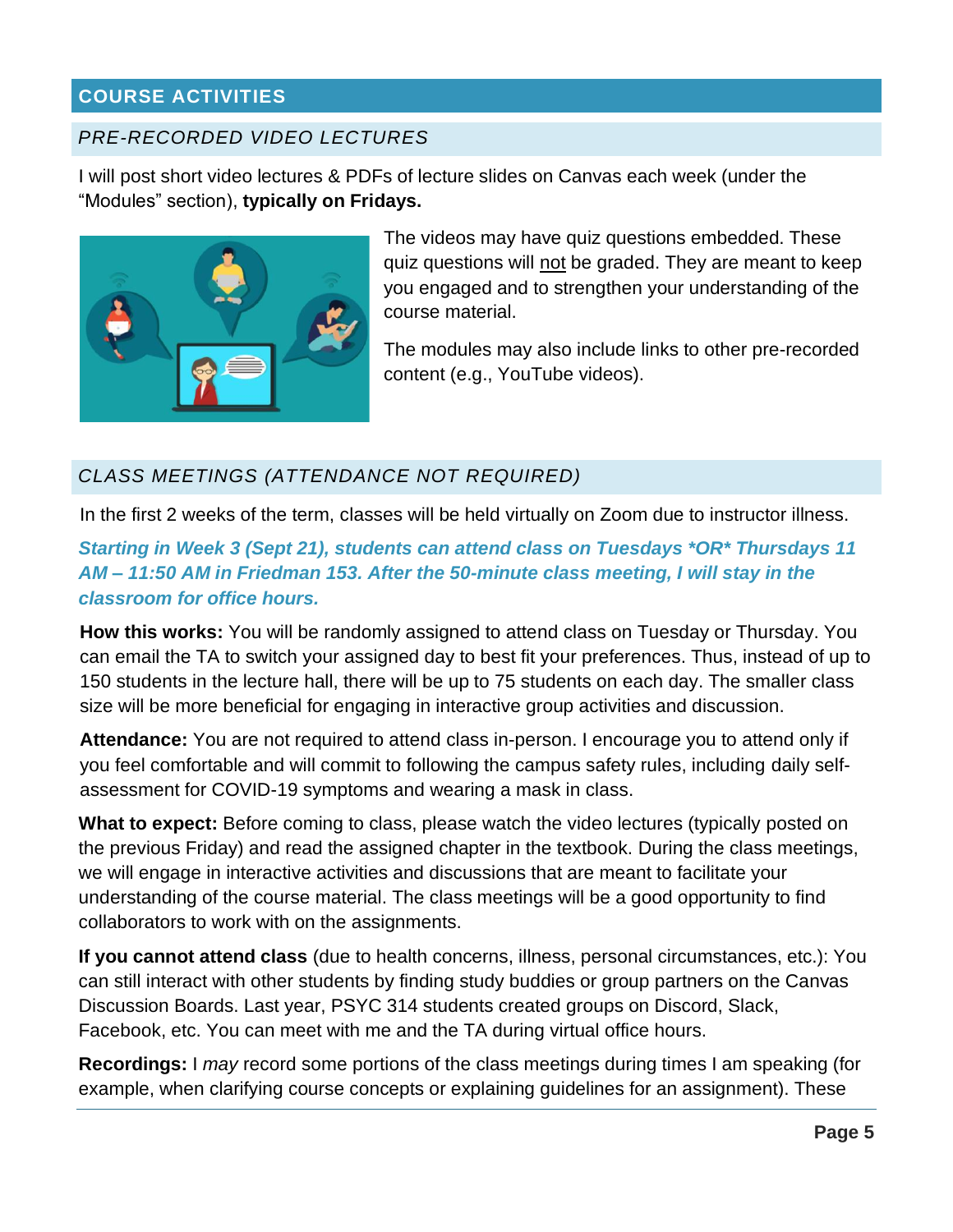recordings will be posted on Canvas, but you are not required to watch them. To maintain student privacy, I will avoid recording group activities, student discussions, and student presentations unless I have permission from the students who will appear in the recordings.

*ASSIGNMENTS (PICK 2 OUT OF 4 OPTIONS): 30% OF COURSE GRADE*

There will be 4 possible assignments in this course. **Please pick 2 of these options.** Each of the 2 assignments will be worth 15% of your course grade.

**ASSIGNMENT 1: INFOGRAPHIC OR VIDEO Due Friday, Oct 8 ASSIGNMENT 2: HEALTH BEHAVIOUR CHALLENGE Due Friday, Nov 5 ASSIGNMENT 3: SCIENCE IN THE NEWS DUE TUES, Dec 7 ASSIGNMENT 4: CONTROVERSY PAPER Due Tues, Dec 7** 

# **GENERAL GUIDELINES**

- Assignments **must be submitted by 11:59 PM Pacific Time** on Canvas on the dates they are due. Assignments 2, 3, and 4 (writing assignments) must also be submitted on **TurnItIn.com.**
- You can choose to do these assignments alone or in groups of up to 4 students.
- **If you want to work in a group (up to 4 group members):** You can find collaboration partners through the class meetings or discussion boards, or you can pair up with friends who are taking this course. Every person in the group will get the same grade on the assignment. You do not have to stick with the same group for both assignments (for example, you can do one assignment alone, and the other assignment with a group).
- **Late assignments:** Once during the term, you can have a 1-week extension on an assignment or on an Engagement Portfolio. No questions asked; just email your TA to let her know.

# *Detailed guidelines and rubrics for each assignment will be posted on Canvas.*

### *Below are general descriptions of each assignment.*

# **ASSIGNMENT 1: INFOGRAPHIC OR VIDEO**

An important skill in health psychology (and in other fields!) is the ability to communicate complex information clearly and effectively to a broad audience. This assignment involves creating an infographic or engaging video that describes concepts and research findings about a health psychology-related topic in a non-technical manner. You can choose any topic that integrates psychological or social phenomena with health behaviours or physical health. For example: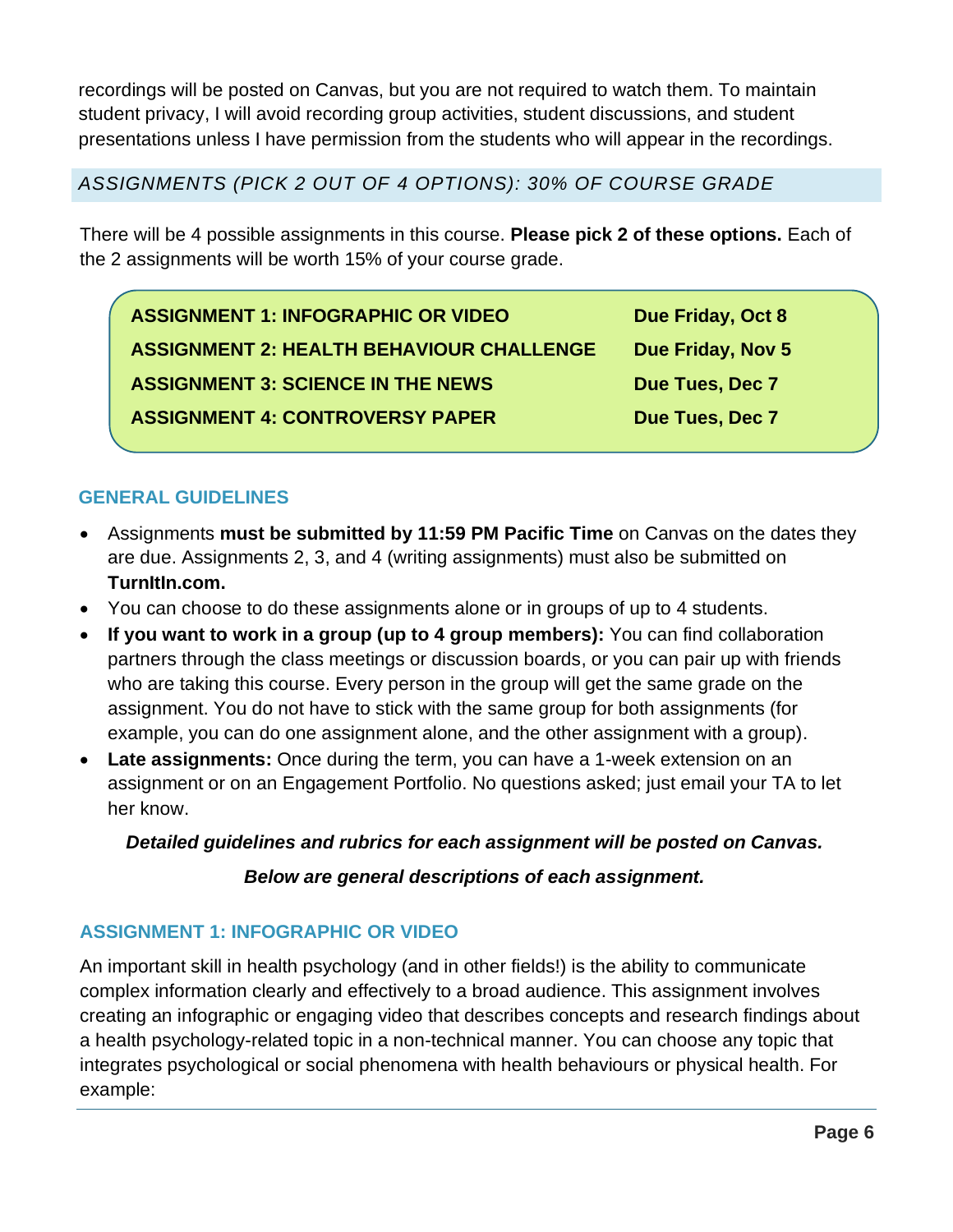- *How do public health messages about COVID-19 influence perceptions of risk?*
- *What factors will make people more likely to engage in COVID-19 preventative behaviours?*
- *How do early life experiences shape health in adulthood?*

Be creative and select a topic that you are curious about! You will need to think about who the target audience would be for the infographic or video (e.g., university students, older adults, patients with a particular disease), and why this infographic or video would be useful for the intended audience.

### **ASSIGNMENT 2: HEALTH BEHAVIOUR CHALLENGE**

Are you interested in getting physically active, improving your sleep habits, eating better, practicing meditation, etc.? Students will be encouraged to select a health behaviour that they are interested in modifying or maintaining, monitor that behaviour, and implement strategies to change or maintain the behaviour. Instructions and suggestions for behaviour change strategies to be shared in class meetings and discussion boards. This activity is designed to help you integrate concepts from the course with real life. You will be asked to write a **2-page paper** about your/your group's health behaviour change experience. The paper will also involve incorporating relevant material from the video lectures and textbook. If you want to work on this assignment in a group, please select group members who are interested in changing the same kind of health behaviour.

### **ASSIGNMENT 3: SCIENCE IN THE NEWS**

The purpose of this assignment is to evaluate coverage of health psychology-related topics in the news. You will need to find a news article in a major media outlet (e.g., *Vancouver Sun, The Globe and Mail, CBC, New York Times, CNN*) that report on research findings about the role of a psychological or social factor in a disease or health problem. Then, you will need to locate the original scientific research paper on which this news report is based (from a research journal such as the *Journal of the American Medical Association, Health Psychology, Psychosomatic Medicine*). Your task will be to write a **2-page paper** comparing the media and scientific reports on this research study. Is the media report accurate? In what ways might the findings be exaggerated or misinterpreted by the media? What effect might these inaccuracies have on the public's understanding of this health topic?

### **ASSIGNMENT 4: CONTROVERSY PAPER**

This assignment involves analyzing a controversy, i.e., an issue where people have differing or conflicting opinions. You can pick any controversial topic that is relevant to the material in this class; the topic should focus on biological, psychological, and/or social factors in physical health. For example, *What are effective approaches for addressing vaccine hesitancy? Do the social and psychological benefits of returning to in-person schooling outweigh the health risks*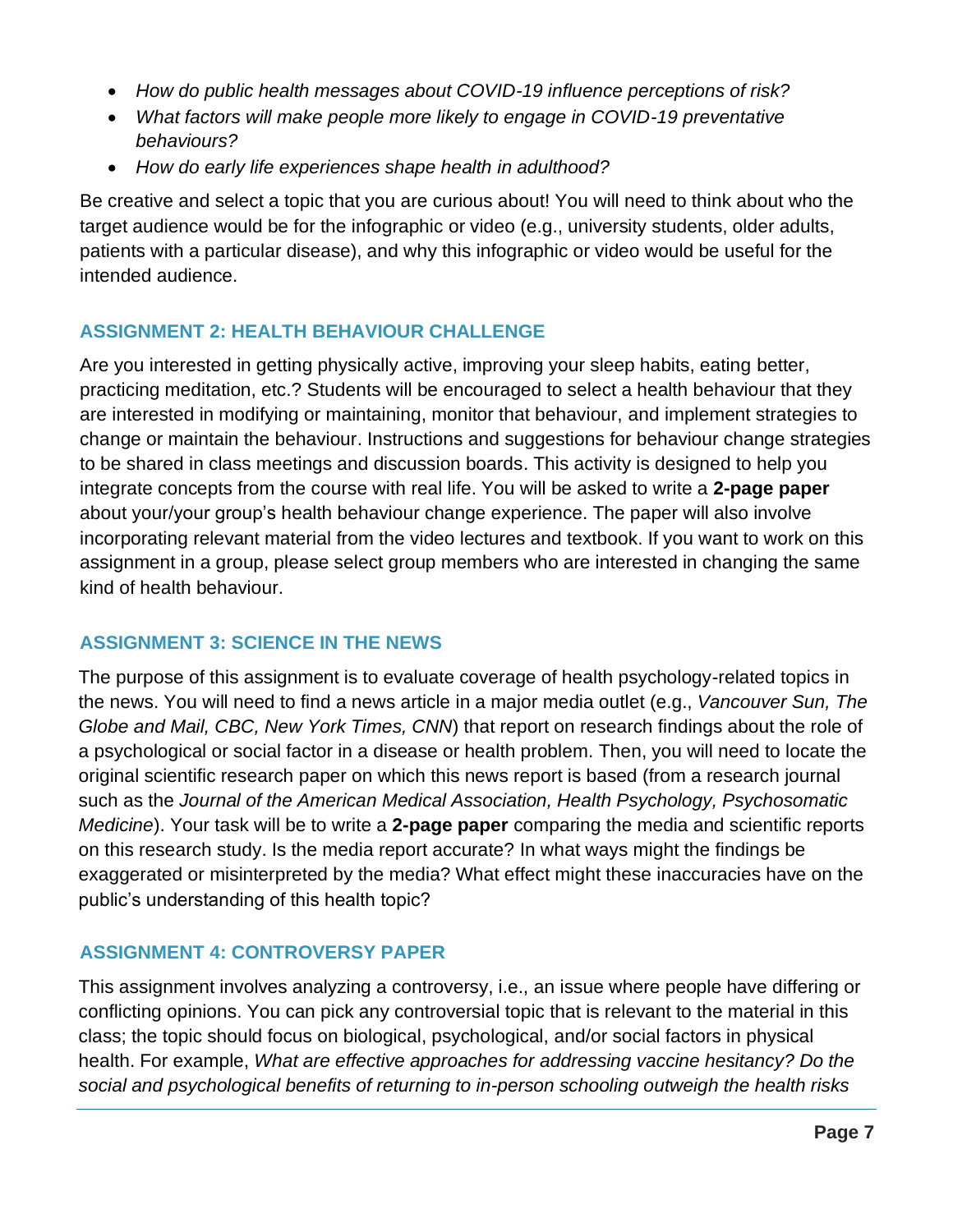*for children and adolescents? Why are the rates of depression higher for women than for men?* Although controversial topics often have multiple differing perspectives, your task would be to select and evaluate 2 sides of the controversy, while incorporating evidence from scientific research in your **2-page paper.**

# *QUIZZES: 60% OF COURSE GRADE*

There are 6 quizzes. Only the 5 highest quiz scores count toward your course grade; you can drop the lowest score or skip a quiz. Each quiz is worth 12% of your grade (totalling 60%).

# **See schedule at the end of the syllabus for quiz dates**

### **QUIZ PROCEDURE**

- The quizzes will be available on Canvas from **Thursday 11:50 AM – Friday 11:59 PM Pacific Time**. This means the quiz is available online immediately after class instruction ends on Thursday at 11:50 AM, and all of Friday. You may choose to sit in the classroom to take quiz. I will remain in the classroom until 12:20 PM, in case students have questions during the quiz.
- **Once you start a quiz, you will have 30 minutes to complete it.**
- To take the quiz, log into Canvas and then navigate to the Quiz section.
- The quizzes will be **open note / open book.**
- Your quiz responses must reflect your own knowledge and understanding. You cannot consult with other students, tutors, etc. while writing the quiz. You also cannot copy or distribute the quiz materials. Academic misconduct will result in disciplinary measures.

### **QUIZ CONTENT**

- Quizzes are **non-cumulative.** The quizzes will consist of multiple choice questions and/or short answer (written) questions.
- The quizzes will cover material from pre-recorded lectures, textbook, and other assigned videos or readings. You will need to study the textbook to do well on the quizzes. Although there will be overlap between the lectures & class discussions and the textbook, there will be a good deal of unique material presented in the video lectures that is not part of the textbook, and vice versa.

### **MISSED QUIZZES**

• The lowest quiz score is dropped. If you only miss one quiz, you can either skip it or contact the TA to reschedule if you had an illness or an extenuating circumstance (see next point).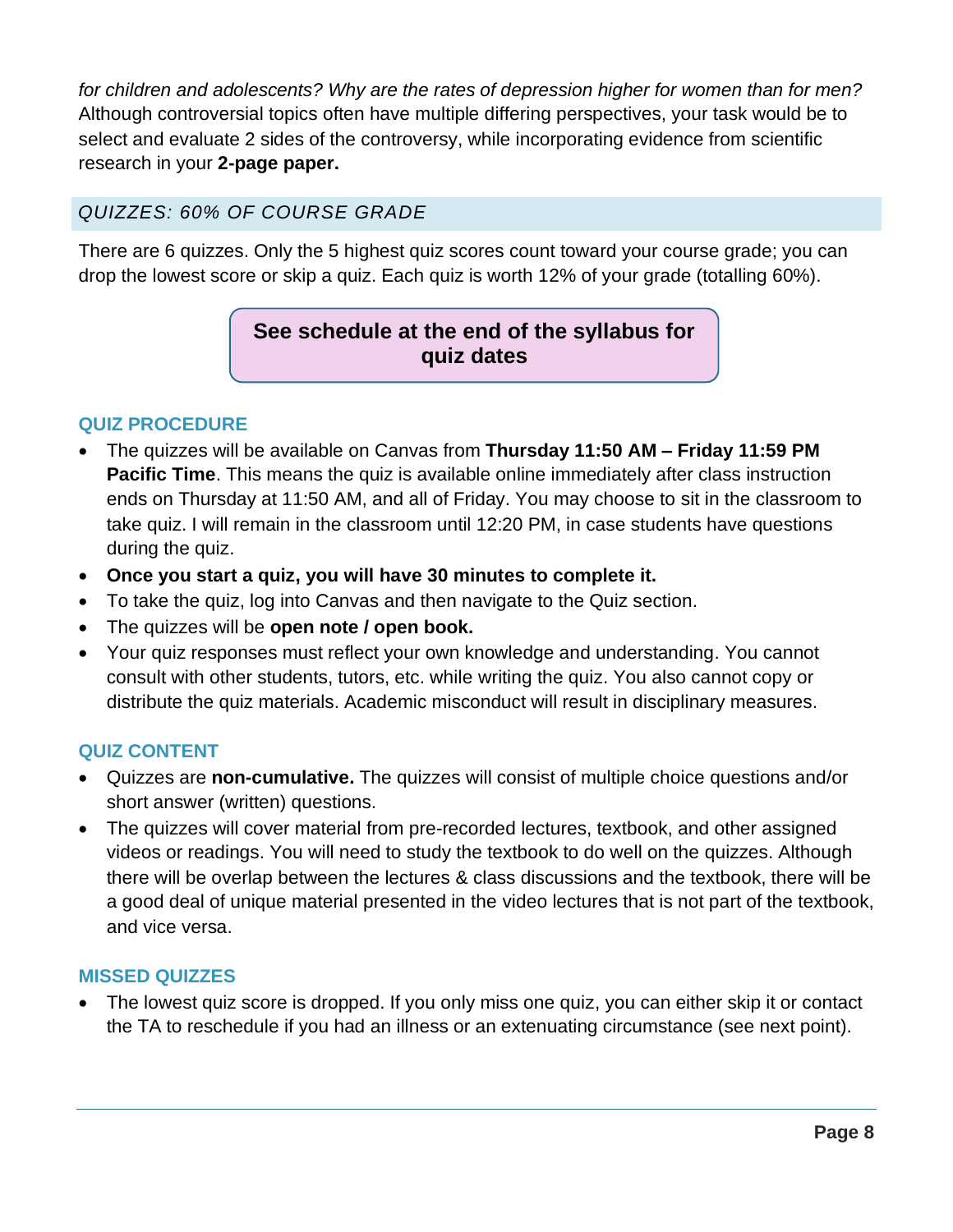- If you are unable to write the quizzes on the published dates, please let the TA know in advance (if possible) or as soon as possible after the quiz has passed (e.g., within 24 hours). Please do not send me or your TA your medical / personal documentation.
- If you have an ongoing health problem or other concern that would prevent you from completing multiple quizzes and/or assignments, then you should contact your faculty's advising office to apply for an academic concession. Accommodations or concessions will be made on a case-by-case basis (for UBC's Academic Concession policy, see [http://www.calendar.ubc.ca/vancouver/index.cfm?tree=3,329,0,0\)](http://www.calendar.ubc.ca/vancouver/index.cfm?tree=3,329,0,0). Depending on a student's specific situation, quizzes and assignment deadlines may be re-scheduled or the course grade will be reweighted to other course components.

# *DISCUSSION BOARDS*

Discussion boards will be used to facilitate interactions among students. All students especially those who cannot attend the in-person class meetings—are encouraged to post and respond on the discussion boards. The boards are also a great way to create connections and to find fellow students to work with on assignments.

# *ENGAGEMENT PORTFOLIO (X2): 10% OF COURSE GRADE*

**Engagement Portfolio 1: due Friday, Oct 22 Engagement Portfolio 2: due Friday, Nov 26**

Each portfolio is worth 5% of your grade.



You will gain the most benefit from this course if you engage with your classmates and the instructional team. And, your fellow students will benefit from your active participation. To foster a collaborative and stimulating learning environment, you are asked to submit a "portfolio" that lists 3 examples of your best engagement and 1 example of a classmate's engagement that was helpful for you. Examples of engagement could be substantive posts on the discussion boards, active contributions in the class meetings, or discussions in office hours.

More details and a rubric will be available on Canvas.

Engagement Portfolios must be **submitted on Canvas by 11:59 PM Pacific Time** on the due dates.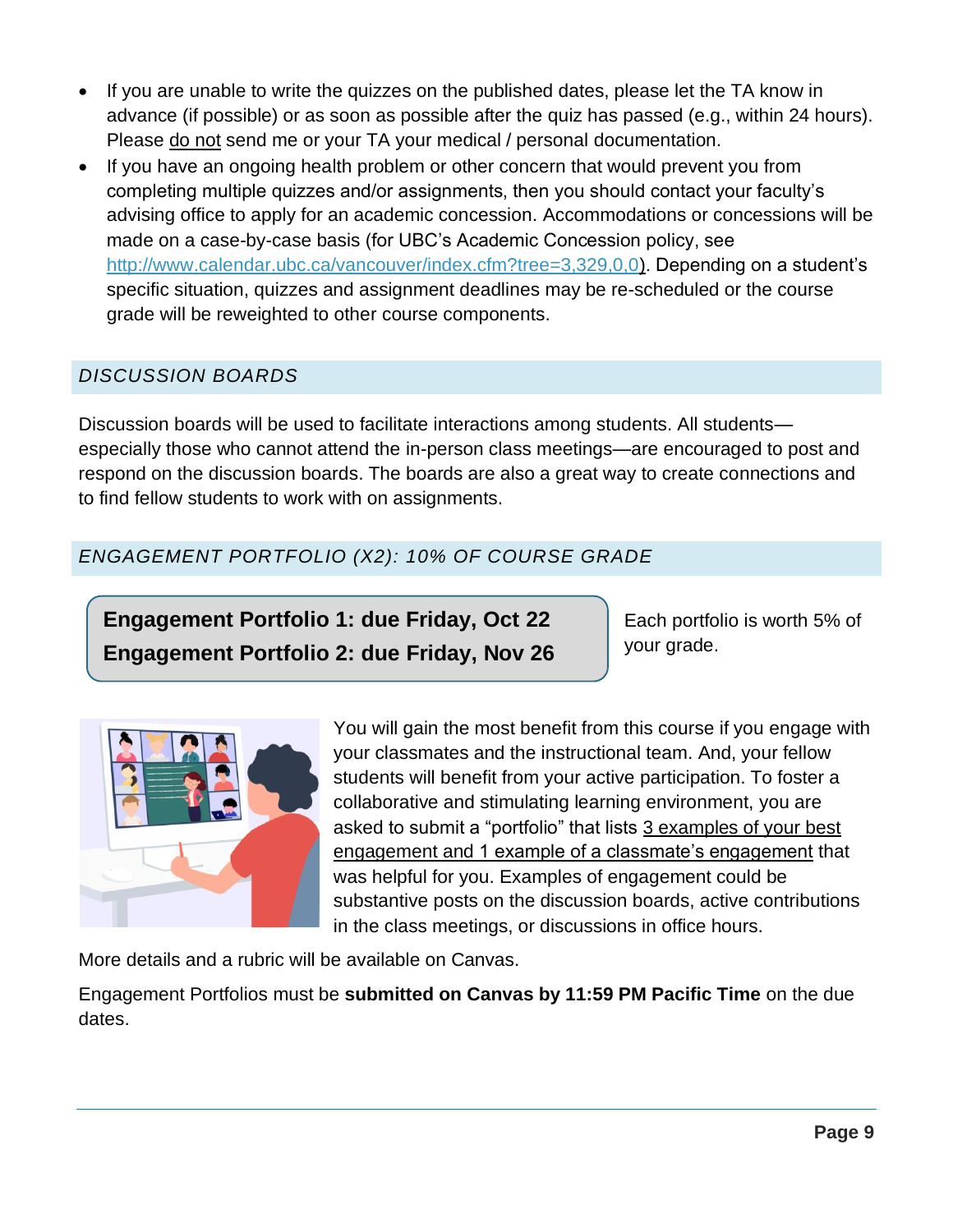**Late submission:** Once during the term, you can have a 1-week extension on an Engagement Portfolio or on one of the assignments described above. No questions asked; just email your TA to let her know.

# *ADJUSTED DEPARTMENT SCALING POLICY FOR 2021W*

In order to reduce grade inflation and maintain equity across multiple course sections, all psychology classes are required to comply with departmental norms regarding grade distributions. However, in the spirit of flexibility and compassion in light of COVID-19 and the associated pivoting to online teaching, those departmental norms have been adjusted upwards by 5% for 2021W. **According to these adjusted norms, the average grade in 300-level Psychology classes will be between 71 to 75%, with a standard deviation of about 13%.** Scaling may be used in order to comply with these norms; grades may be scaled up or down as necessary by an instructor or the department. Grades are not official until they appear on a student's academic record. You will receive both a percent and a letter grade for this course. At UBC, they convert according to the key below:

| $A+$ | 90-100%   | C+ | 64-67%     |
|------|-----------|----|------------|
|      | A 85-89%  |    | $C$ 60-63% |
|      | A- 80-84% |    | C- 55-59%  |
| B+   | 76-79%    | D  | 50-54%     |
|      | B 72-75%  | F. | $0 - 49%$  |
| B- I | 68-71%    |    |            |

# *HUMAN SUBJECT POOL (UP TO 3% EXTRA CREDIT)*

You may earn extra credit for research participation (at a rate of 0.5% for 1/2 hour, to a maximum of 3%) or, as an alternative, by completing a library writing project. Your earned points are added to your final grade (after any scaling). For details, visit <https://psych.ubc.ca/undergraduate/opportunities/human-subject-pool/>

# <span id="page-9-0"></span>**COVID-19 CAMPUS RULES**

For UBC COVID-19 campus rules about vaccination status declaration, rapid testing program, etc., please visit [https://covid19.ubc.ca/.](https://covid19.ubc.ca/)

### **ILLNESS**

**Stay home if you are sick:** If you are ill or believe you have COVID-19 symptoms or been exposed to SARS-CoV-2, stay home. Complete a self-assessment for COVID-19 symptoms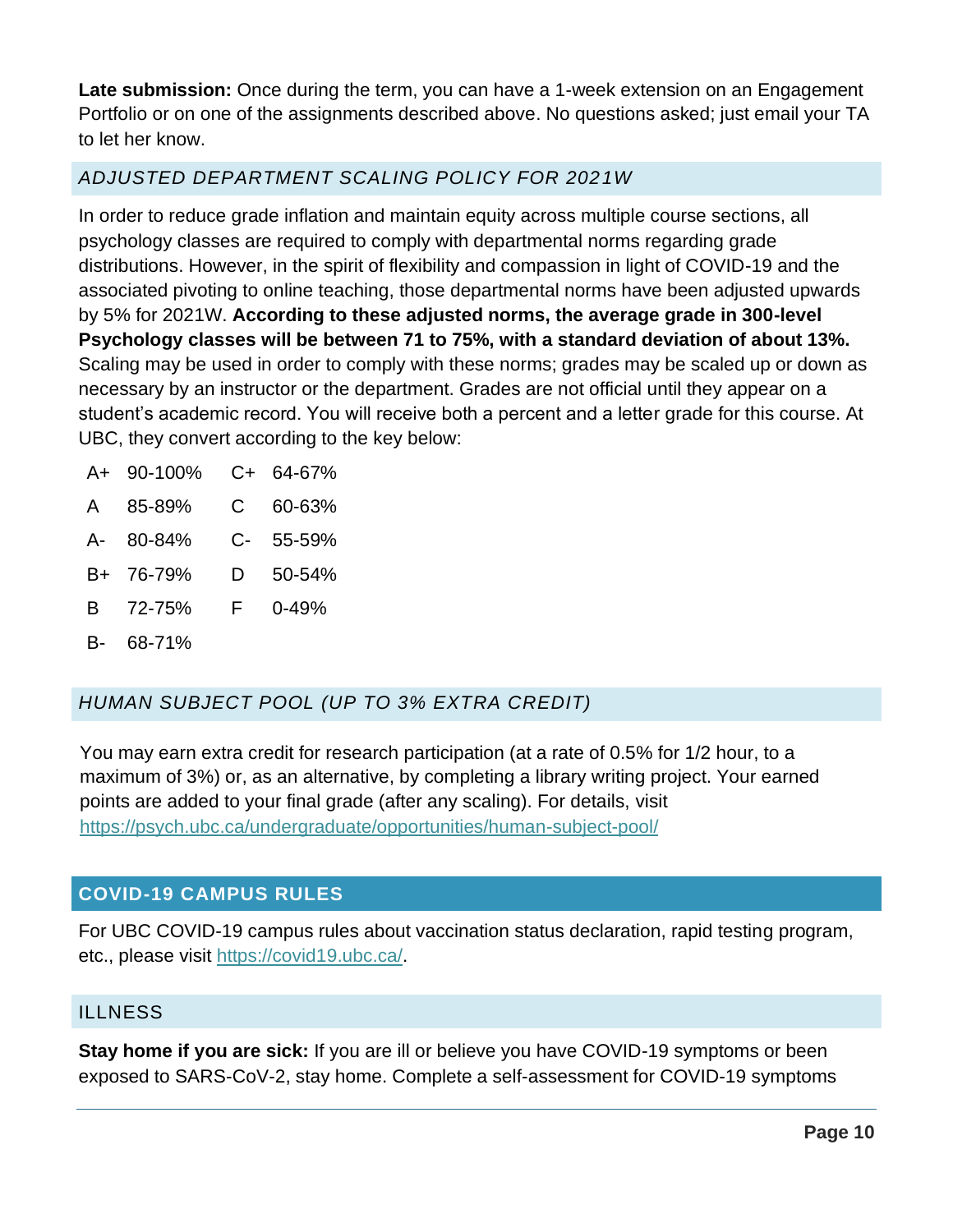here: [https://bc.thrive.health/covid19/en.](https://bc.thrive.health/covid19/en) This class has been structured to provide flexibility (e.g., pre-recorded lectures, online quizzes) so that you can prioritize your health and well-being and that of the people around you.

**If I (the instructor) am sick:** I will not come to class if I am unwell. I will make every reasonable attempt to communicate plans for class as soon as possible through Canvas. Our classroom will still be available for you to sit in and attend an online session. In this instance:

- If I am well enough to teach online but must isolate/quarantine, we will hold class meetings on Zoom.
- If I am not well enough to teach online, then our TA (Lydia Ong) or another instructor will substitute, or I may ask you to do an activity or reading in place of class time.

### MASK MANDATE

Provincial Health Orders and UBC policy now mandate masks in all indoor public spaces on campus, including classrooms. I WILL STRICTLY ENFORCE THIS MASK POLICY! Please keep your mask covering your face and nose throughout the class session. Do not eat in class. If you need a quick drink (e.g., water/coffee/tea), you can briefly adjust your mask to take sips, but do keep your mask on between sips.

Medical exemption: Students who wish to request an exemption to the indoor mask mandate must do so based on one of the grounds for exemption detailed in [the PHO Order on Face](https://www2.gov.bc.ca/assets/gov/health/about-bc-s-health-care-system/office-of-the-provincial-health-officer/covid-19/covid-19-pho-order-face-coverings.pdf)  [Coverings \(COVID-19\).](https://www2.gov.bc.ca/assets/gov/health/about-bc-s-health-care-system/office-of-the-provincial-health-officer/covid-19/covid-19-pho-order-face-coverings.pdf) Such requests must be made through the [Centre for Accessibility.](https://students.ubc.ca/about-student-services/centre-for-accessibility) After review, students that are approved for this accommodation will be provided with a letter of accommodation to share with faculty members teaching courses in which they are registered. Any students who have not notified me of a medical exemption and who refuse to wear a mask in class will be asked to leave the classroom. The [Student Code of Conduct](https://students.ubc.ca/campus-life/student-code-conduct) prohibits conduct that endangers the health or safety of others. Thus, in cases in which a student repeatedly refuses a mask, I will report this [non-academic misconduct](http://www.calendar.ubc.ca/vancouver/index.cfm?tree=3,54,750,0) to the Associate Dean, Students. Please speak to me about this if you have any questions.

# <span id="page-10-0"></span>**POLICIES**

### COPYRIGHT

**Distribution of course material is not permitted.** Lecture videos, slides, exams, and assignments are the exclusive copyright of Dr. Nancy Sin and may only be used by students enrolled in PSYC 314 Section 001, Winter 2021, at the University of British Columbia. Unauthorized or commercial use of these course materials, including uploading to sites off of the University of British Columbia servers, is expressly prohibited. Students who publicly distribute or help others publicly distribute copies or modified copies of the course materials (for example, submitting course materials to Course Hero), may be in violation of article 4.2.2 of the Discipline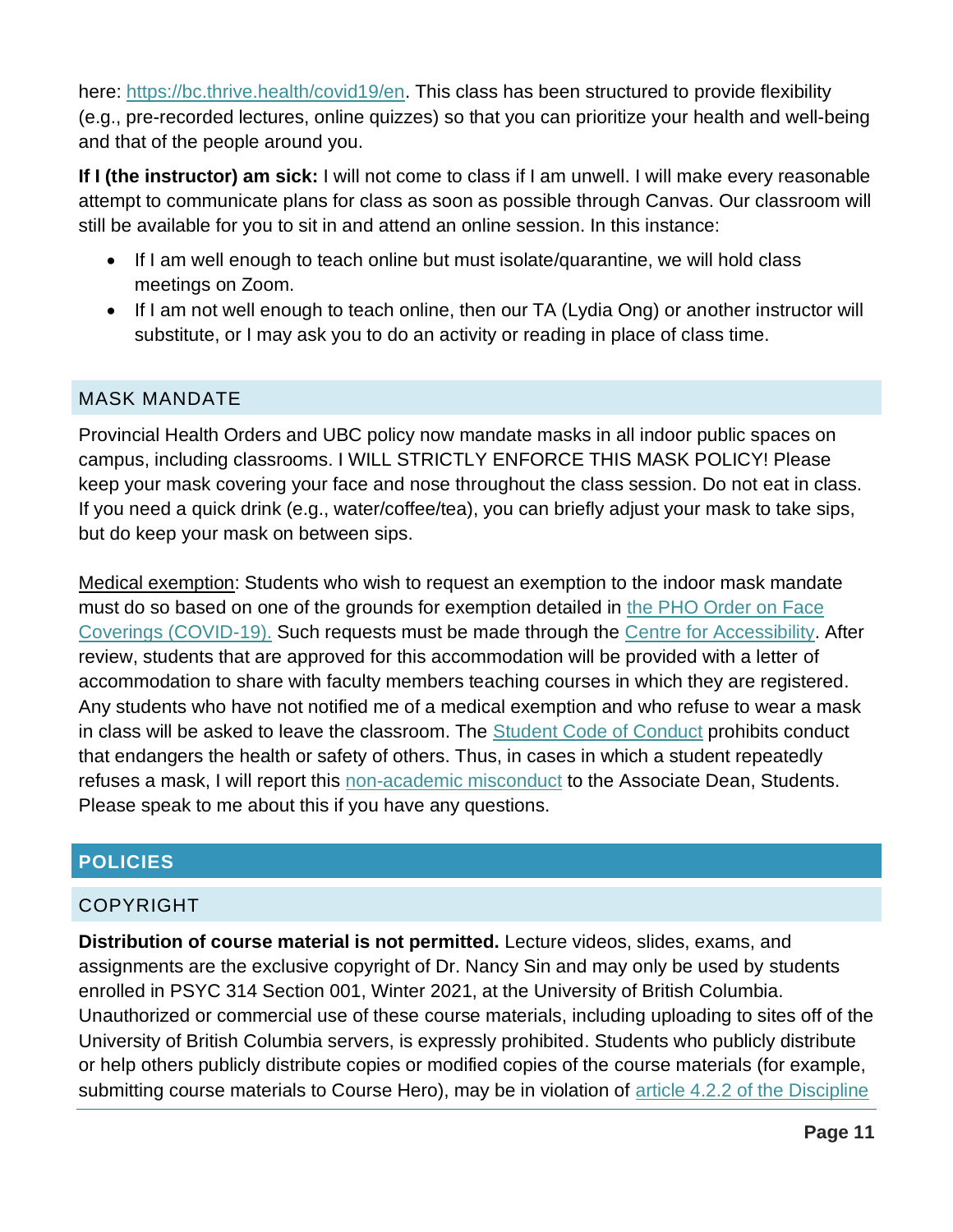[for Non-Academic Misconduct: Student Code of Conduct policy.](http://www.calendar.ubc.ca/vancouver/index.cfm?tree=3,54,750,0#19702) Violation of these policies can lead to disciplinary measures, which may include removal of the student from the course and levying a fine.

### ACADEMIC ACCOMMODATION

The University accommodates students who have registered with [the Centre for Accessibility.](http://students.ubc.ca/about/access) Please let me know in advance, preferably within the first 2 weeks of class, if you require any accommodation on these grounds.

# ACADEMIC CONCESSION

During your time in this course, if you encounter unanticipated events or circumstances that interfere with your ability to accomplish your academic coursework, please notify me. You may be able to obtain academic concession from the Dean of your Faculty. For further information on academic concession, see [Policies and Regulations in the UBC Calendar.](http://www.calendar.ubc.ca/vancouver/index.cfm?tree=3,329,0,0)

Please check with [your academic advising office](https://students.ubc.ca/enrolment/academic-learning-resources/academic-concessions) for more information about concessions.

# UNIVERSITY POLICIES

UBC provides resources to support student learning and to maintain healthy lifestyles but recognizes that sometimes crises arise and so there are additional resources to access including those for survivors of sexual violence. UBC values respect for the person and ideas of all members of the academic community. Harassment and discrimination are not tolerated nor is suppression of academic freedom. UBC provides appropriate accommodation for students with disabilities and for religious observances. UBC values academic honesty and students are expected to acknowledge the ideas generated by others and to uphold the highest academic standards in all of their actions.

Details of the policies and how to access support are available on [the UBC Senate website.](https://senate.ubc.ca/policies-resources-support-student-success)

# PSYCHOLOGY DEPARTMENT'S POSITION ON ACADEMIC MISCONDUCT

Cheating, plagiarism, and other forms of academic misconduct are very serious concerns of the University, and the Department of Psychology has taken steps to alleviate them. In the first place, the Department has implemented software that can reliably detect cheating on multiplechoice exams by analyzing the patterns of students' responses. In addition, the Department subscribes to *TurnItIn* – a service designed to detect and deter plagiarism. All materials (term papers, lab reports, etc.) that students submit for grading will be scanned and compared to over 4.5 billion pages of content located on the Internet or in *TurnItIn*'s own proprietary databases. The results of these comparisons are compiled into customized "Originality Reports" containing several sensitive measures of plagiarism; instructors receive copies of these reports for every student in their class.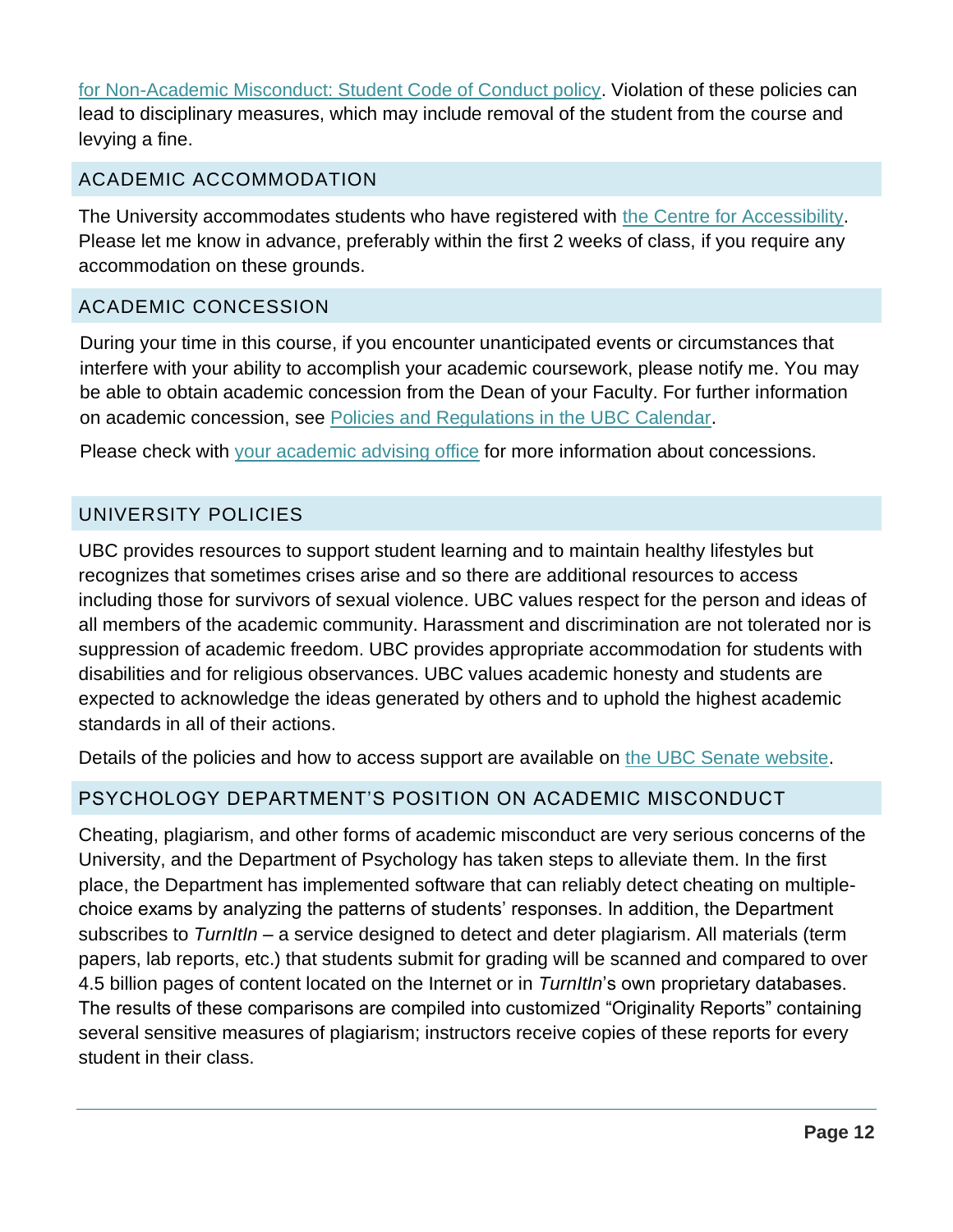In all cases of suspected academic misconduct the parties involved will be pursued to the fullest extent dictated by the guidelines of the University. Strong evidence of cheating or plagiarism may result in a zero credit for the work in question. According to the University Act (section 61), the President of UBC has the right to impose harsher penalties including (but not limited to) a failing grade for the course, suspension from the University, cancellation of scholarships, or a notation added to a student's transcript.

All graded work in this course, unless otherwise specified, is to be original work done independently by individuals. If you have any questions as to whether or not what you are doing is even a borderline case of academic misconduct, please consult your instructor. For details on University policies and procedures, please see the section on [Student Conduct and Discipline](http://www.calendar.ubc.ca/vancouver/index.cfm?tree=3,54,0,0) in the UBC Calendar.

# DIVERSITY, EQUITY, AND INCLUSION



Similar to the broader UBC community, the Psychology Department—and this class—seeks to build a community where students feel included and are treated equitably. This class aims to be inclusive of gender identity, gender expression, sex, race, ethnicity, socioeconomic background, sexual orientation, political and religious affiliation, ability, health, and age (this is not an exhaustive list!).



Students, instructors, visitors, and readings may sometimes raise controversial and/or sensitive issues. Respectful and productive discussion is encouraged, and students should feel safe to explore ideas without fear of being judged. Our goal is not to always agree, but rather to disagree without being threatening or alienating. However, if a statement or behaviour is likely to offend others or make others feel alienated in any way, it should not be shared with the class (but can be discussed with me in office hours). If at any point you feel offended, threatened, or alienated by anything that happens in our class, please feel welcome to let me or the TA know.

I (like many people) am always learning about diverse perspectives and identities. If at any point you feel as though I am failing to live up to an inclusive space in our course, I encourage you to let me know. If you do not feel comfortable approaching me, you could ask the TA or a classmate to relay the message to me.

*Special thanks to Dr. Lily May and the Equity Committee in the UBC Department of Psychology*  for a draft of this statement and for their work on promoting diversity, equity, and inclusion. *To learn more about the Equity Committee and to share any of your concerns, see*  <https://psych.ubc.ca/about/equity-inclusion/>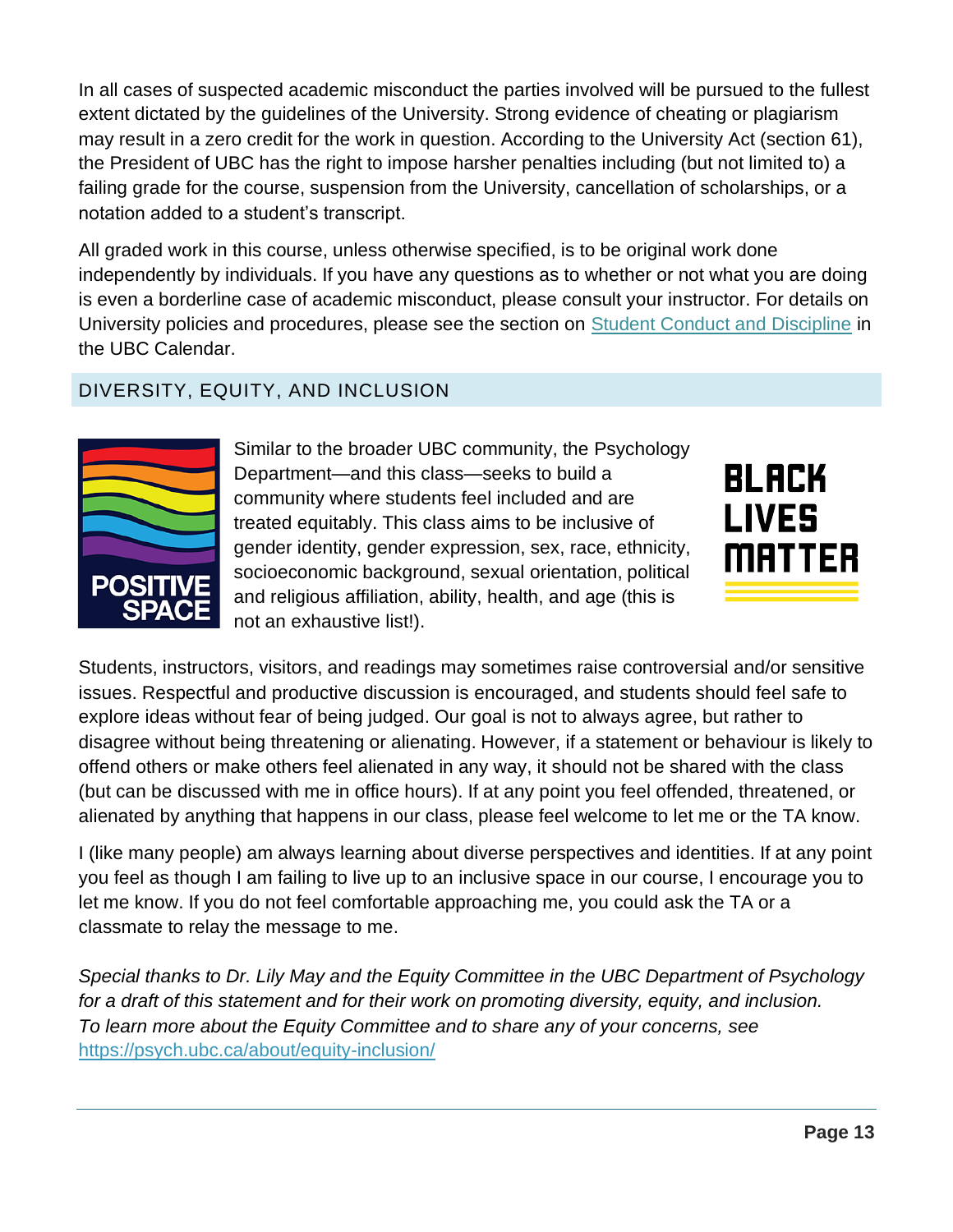### <span id="page-13-0"></span>**LEARNING AND WELLNESS RESOURCES**

### **Study Support**

Learning Commons [\(http://learningcommons.ubc.ca/\)](http://learningcommons.ubc.ca/)) is an online resource designed to provide UBC students with learning and study support. It is an interactive website that provides access to information on exam preparation, tutoring, learning workshops, study groups, and technical tools.

#### **Writing Support**

UBC students may obtain assistance with writing through the UBC Writing Centre [\(http://learningcommons.ubc.ca/improve-your-writing/\)](http://learningcommons.ubc.ca/improve-your-writing/). The Writing Centre offers courses, tutoring services, and an online Writer's Workshop to assist students in developing their writing skills. The UBC Library [\(http://help.library.ubc.ca/\)](http://help.library.ubc.ca/)) provides online information to assist students in conducting library searches for papers.

#### **Wellness Resources**

UBC Counselling Services offers virtual counselling appointments and wellness advising appointments. For more information, call (604) 822-3811 or visit <https://students.ubc.ca/health/counselling-services>

*Please also see the list of Wellness Resources on the Canvas course website.*

### <span id="page-13-1"></span>**LEARNING AMID COVID-19**

We are living and learning in an unprecedented time. In re-designing this course for our return to campus, I have tried to build in a variety of activities and assessments to provide flexibility, different ways of engaging with the course material, and opportunities for collaboration and interaction within a community of students. However, it's possible that some elements of this course will not be effective. Please be aware that the course components might be modified based on student feedback or changes in public health guidelines.

### <span id="page-13-2"></span>**ACKNOWLEDGEMENTS**

UBC's Point Grey Campus is located on the traditional, ancestral, and unceded territory of the x<sup>w</sup>məθk<sup>w</sup>əy'əm (Musqueam) people. The land it is situated on has always been a place of learning for the Musqueam people, who for millennia have passed on in their culture, history, and traditions from one generation to the next on this site.

Portions of this syllabus were inspired by Drs. Anita DeLongis, Christiane Hoppmann, David King, Lily May, Peggy Zoccola (Ohio University), and the Society for Health Psychology.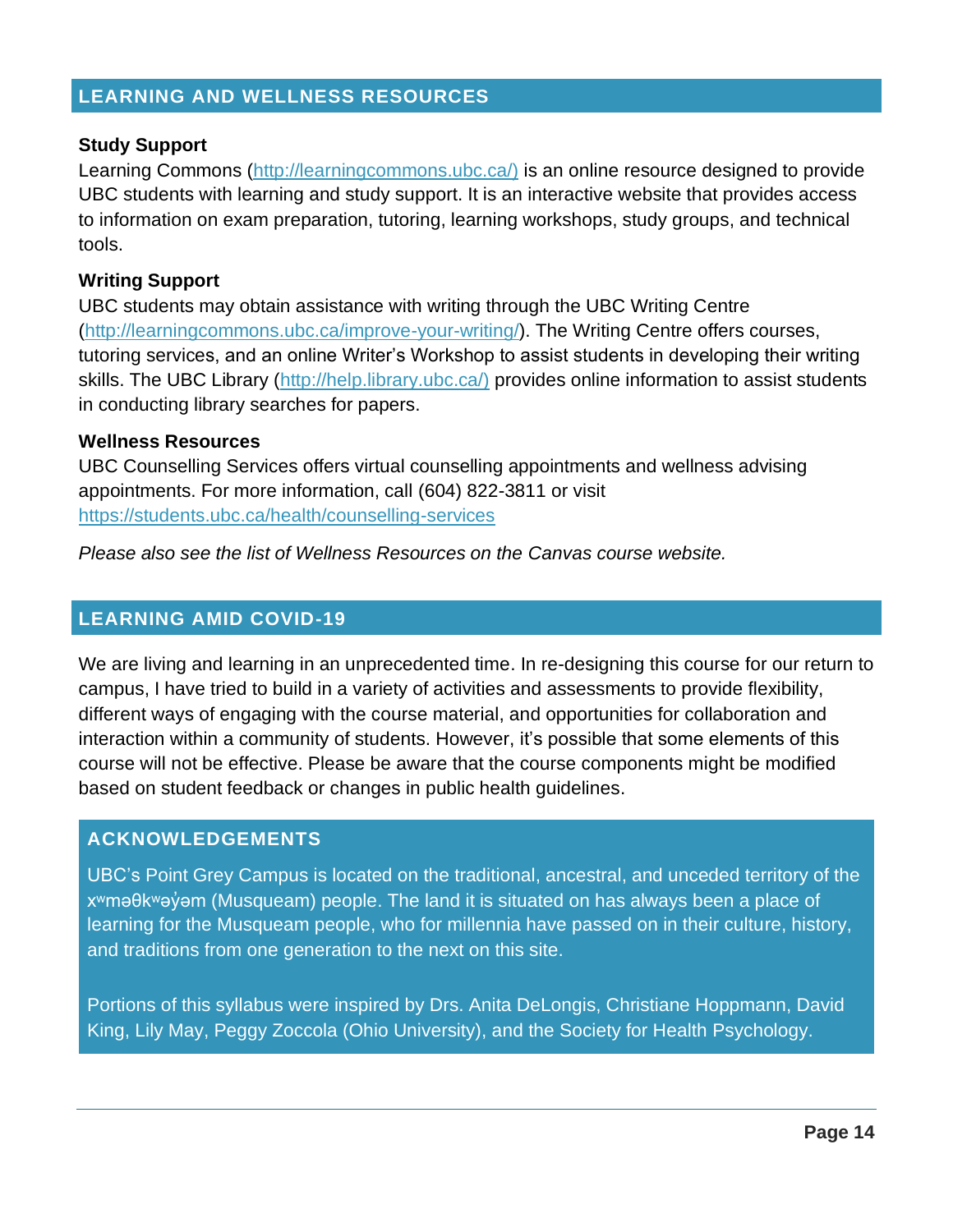# <span id="page-14-0"></span>**WEEKLY WORKFLOW**

Here is an example of how you might structure your workflow, depending on whether you attend class on Tuesdays vs. Thursdays.

| <b>DAY OF WEEK</b>               | <b>TUESDAY GROUP</b>                                                                                                                                    | <b>THURSDAY GROUP</b>                                                                                                                               |  |
|----------------------------------|---------------------------------------------------------------------------------------------------------------------------------------------------------|-----------------------------------------------------------------------------------------------------------------------------------------------------|--|
| <b>Monday</b>                    | <b>Watch lectures (posted on prior Friday)</b>                                                                                                          |                                                                                                                                                     |  |
| <b>Tuesday</b>                   | <b>Attend class</b><br>In-person office hours for Dr.<br><b>Sin</b>                                                                                     | Work on assignments and<br>readings                                                                                                                 |  |
| Wednesday                        | Work on assignments and readings<br>Virtual office hours for Dr. Sin                                                                                    |                                                                                                                                                     |  |
| <b>Thursday</b>                  | Work on assignments and<br>readings<br>In-person office hours for TA<br><b>Lydia Ong</b><br>Quiz available starting 11:50 AM<br>(about every two weeks) | <b>Attend class</b><br>In-person office hours for Dr.<br><b>Sin and TA Lydia Ong</b><br>Quiz available starting 11:50 AM<br>(about every two weeks) |  |
| <b>Friday</b>                    | Finish Quiz by 11:59 PM (if you had not done it yet)<br>On most non-quiz weeks, assignments & engagement portfolio are<br>due by 11:59 PM               |                                                                                                                                                     |  |
| <b>Saturday</b><br><b>Sunday</b> | Rest, recharge, and take care of your health and well-being                                                                                             |                                                                                                                                                     |  |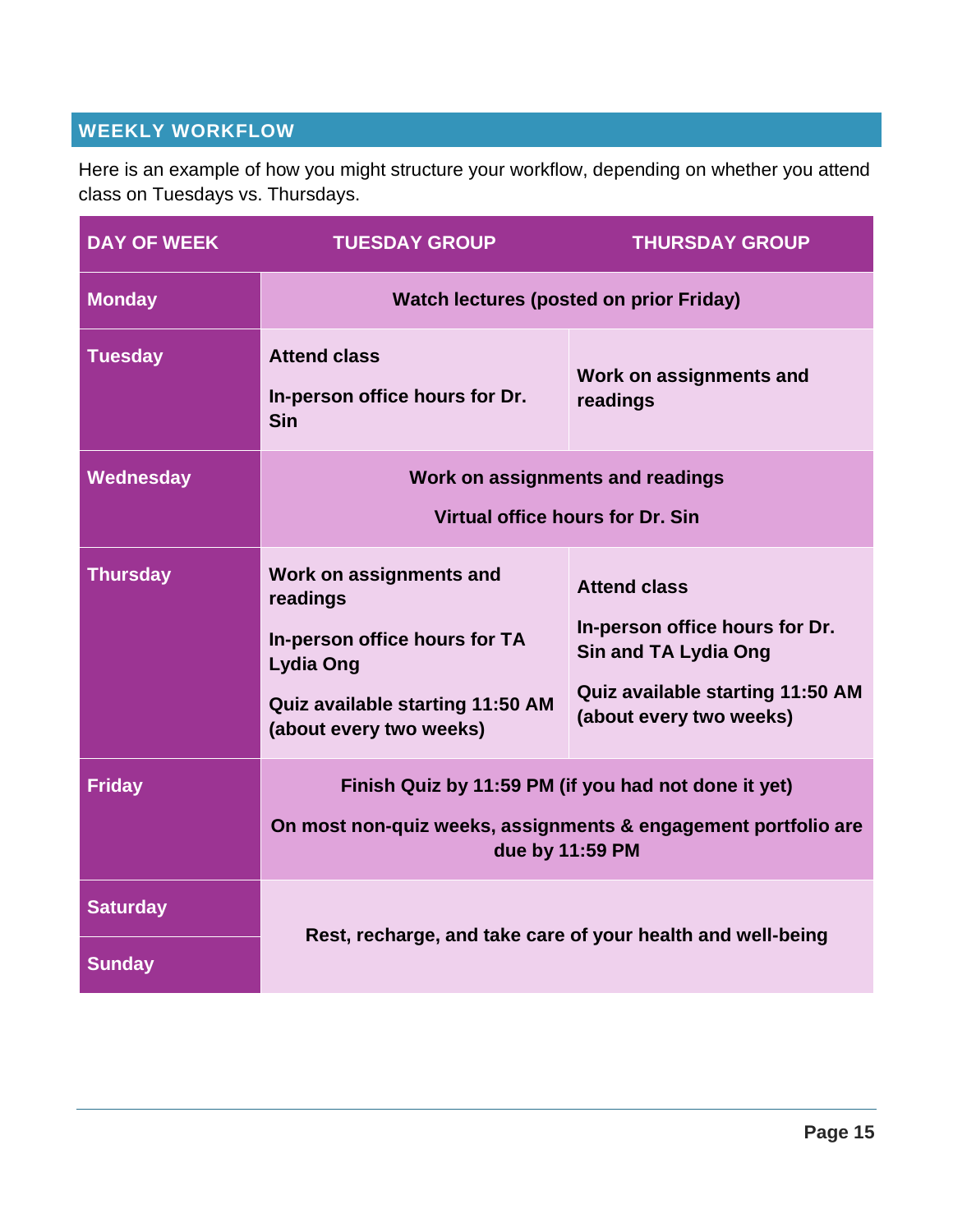# <span id="page-15-0"></span>**COURSE SCHEDULE**

- Video lectures will typically be posted on Fridays, in advance of the next week's classes.
- You can attend class on Tuesdays OR Thursdays at 11 AM–11:50 AM, with in-person office hours to be held immediately after in the lecture hall.
- Quizzes (30-min) will on Canvas from 11:50 AM Thursdays until 11:59 PM Fridays.

| <b>WEEK</b>    | <b>DATES</b>        | <b>TOPICS</b>                                                                                                                                                                                                           | <b>READINGS</b>                        |
|----------------|---------------------|-------------------------------------------------------------------------------------------------------------------------------------------------------------------------------------------------------------------------|----------------------------------------|
| 1              | Sept 9              | <b>Course Overview and Expectations</b>                                                                                                                                                                                 | <b>Syllabus</b>                        |
| $\overline{2}$ | Week of<br>Sept 13  | <b>Introduction to Health Psychology</b><br>Topics include: Historical perspectives on the mind-<br>body relationship, biopsychosocial model, & research<br>methods in health psychology                                | Chapter 1<br>(Optional:<br>Chapter 2*) |
|                | Sept 16-17          | Quiz 1: Covers videos and readings thus far (syllabus & Chap 1)                                                                                                                                                         |                                        |
| 3              | Week of<br>Sept. 20 | <b>Stress Concepts and Assessment</b><br>Topics include: stress conceptual models, stress<br>appraisals, stress responses, how to measure stress                                                                        | Chapter 3                              |
| $\overline{4}$ | Week of<br>Sept. 27 | <b>Stress and Health</b><br>Topics include: Indigenous health, health disparities,<br>racism and discrimination, early life stress<br>No classes on Tuesday/Thursday for National Day<br>for Truth and Reconciliation** | Chapter 4                              |
|                | Fri, Oct 1          | Quiz 2: Covers new videos and Chapters 3 & 4                                                                                                                                                                            |                                        |
| 5              | Week of<br>Oct. 4   | Coping<br>Topics include: Coping with stress, social support,<br>stress management interventions                                                                                                                        | Chapter 5                              |
|                | Fri, Oct 8          | Assignment 1 due by 11:59 PM on Canvas                                                                                                                                                                                  |                                        |
| 6              | Week of<br>Oct. 11  | <b>Health Behaviours and Prevention</b><br>Topics include: Factors that influence health<br>behaviours, models of health behaviour change                                                                               | Chapter <sub>6</sub>                   |
|                | Oct 14-15           | Quiz 3: Covers all new material and Chapters 5 & 6                                                                                                                                                                      |                                        |
| $\overline{7}$ | Week of<br>Oct. 18  | <b>Substance Use</b>                                                                                                                                                                                                    | Chapter 7                              |
|                | Fri, Oct 22         | <b>Engagement Portfolio 1 due by 11:59 PM on Canvas</b>                                                                                                                                                                 |                                        |